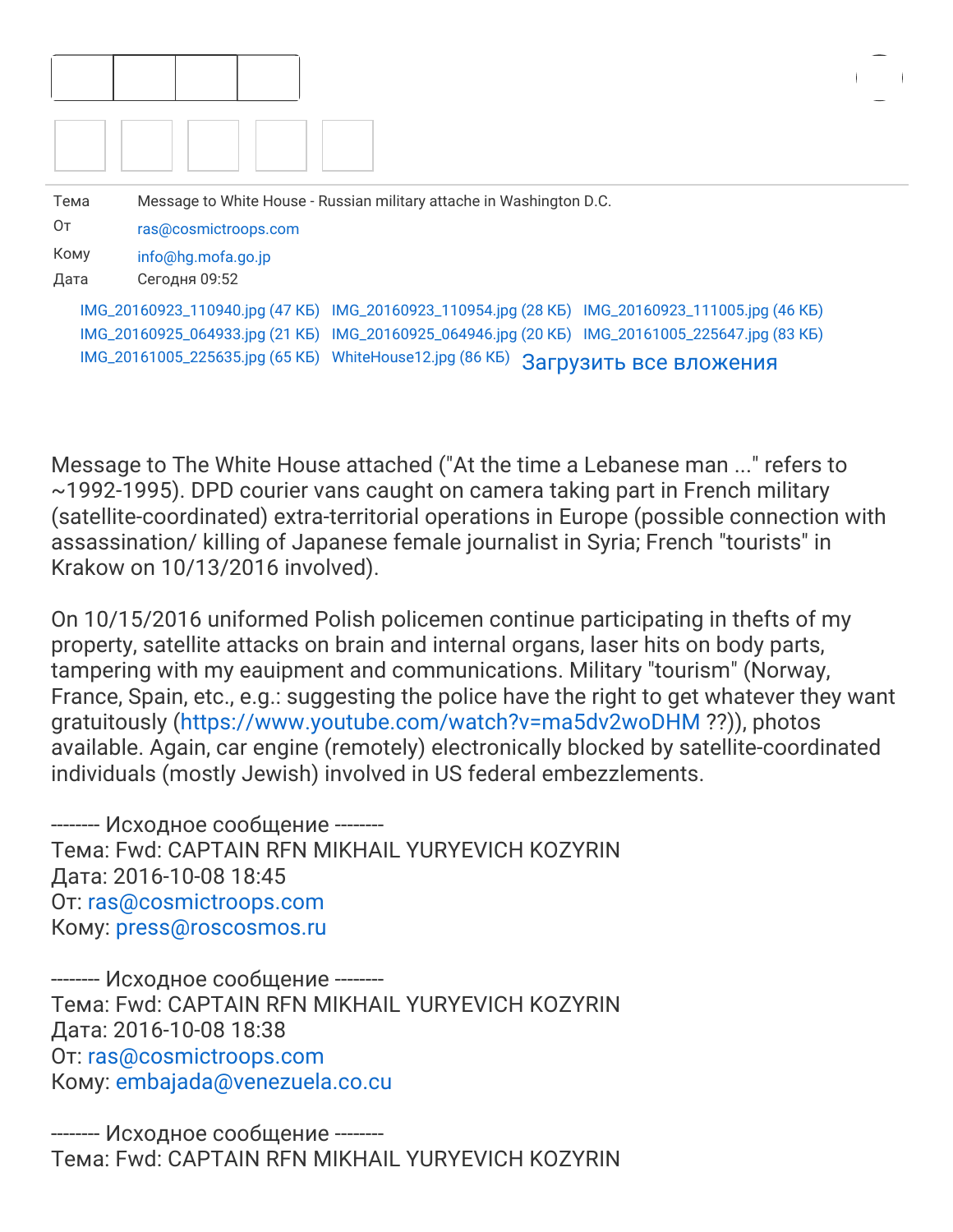#### Дата: 2016-10-08 18:38 От: [ras@cosmictroops.com](mailto:ras@cosmictroops.com) Кому: [embve.cuhbn@mppre.gob.ve](mailto:embve.cuhbn@mppre.gob.ve)

-------- Исходное сообщение -------- Тема: Fwd: CAPTAIN RFN MIKHAIL YURYEVICH KOZYRIN Дата: 2016-10-08 18:33 От: [ras@cosmictroops.com](mailto:ras@cosmictroops.com) Кому: [venepren@embajadacuba.com.ve](mailto:venepren@embajadacuba.com.ve)

-------- Исходное сообщение -------- Тема: CAPTAIN RFN MIKHAIL YURYEVICH KOZYRIN Дата: 2016-10-08 13:09 От: [ras@cosmictroops.com](mailto:ras@cosmictroops.com) Кому: [embassy@russianembassy.org](mailto:embassy@russianembassy.org)

These Krakow bandits are being coordinated from Tampa, Florida. Lookalikes of one american living on Rocinante Street in 1992 and named Tray have been seen in Tallinn (2013) and in L'vov (2014) (the former using nuclear satellites and posing as a lawyer). I have concrete information, but by email is not possible to convey it.

Above-mentioned Tray is indirectly invoved in the shooting of Congresswoman Cliffords (Space weapons - US Federal Budget - Arizona segregation - Leningrad / Saint Petersburg). One of his roommates was a student from Venezuela. Cuba has been historically targeted from Tampa for subversion and invasion preparations.

I contacted today Egypt Air for the same reasons.

Thank you for your understanding.

-------- Исходное сообщение -------- Тема: Fwd: Metro Jet (Russia): ГВП ГП РФ / Следственный Комитет Российской Федерации Дата: 2016-10-06 10:51 От: [ras@cosmictroops.com](mailto:ras@cosmictroops.com) Кому: [favt@yandex.ru,](mailto:favt@yandex.ru) [pressa@scaa.ru](mailto:pressa@scaa.ru)

-------- Исходное сообщение -------- Тема: Fwd: ГВП ГП РФ / Следственный Комитет Российской Федерации Дата: 2016-10-06 10:41 От: [ras@cosmictroops.com](mailto:ras@cosmictroops.com) Кому: [info@metrojet.ru](mailto:info@metrojet.ru)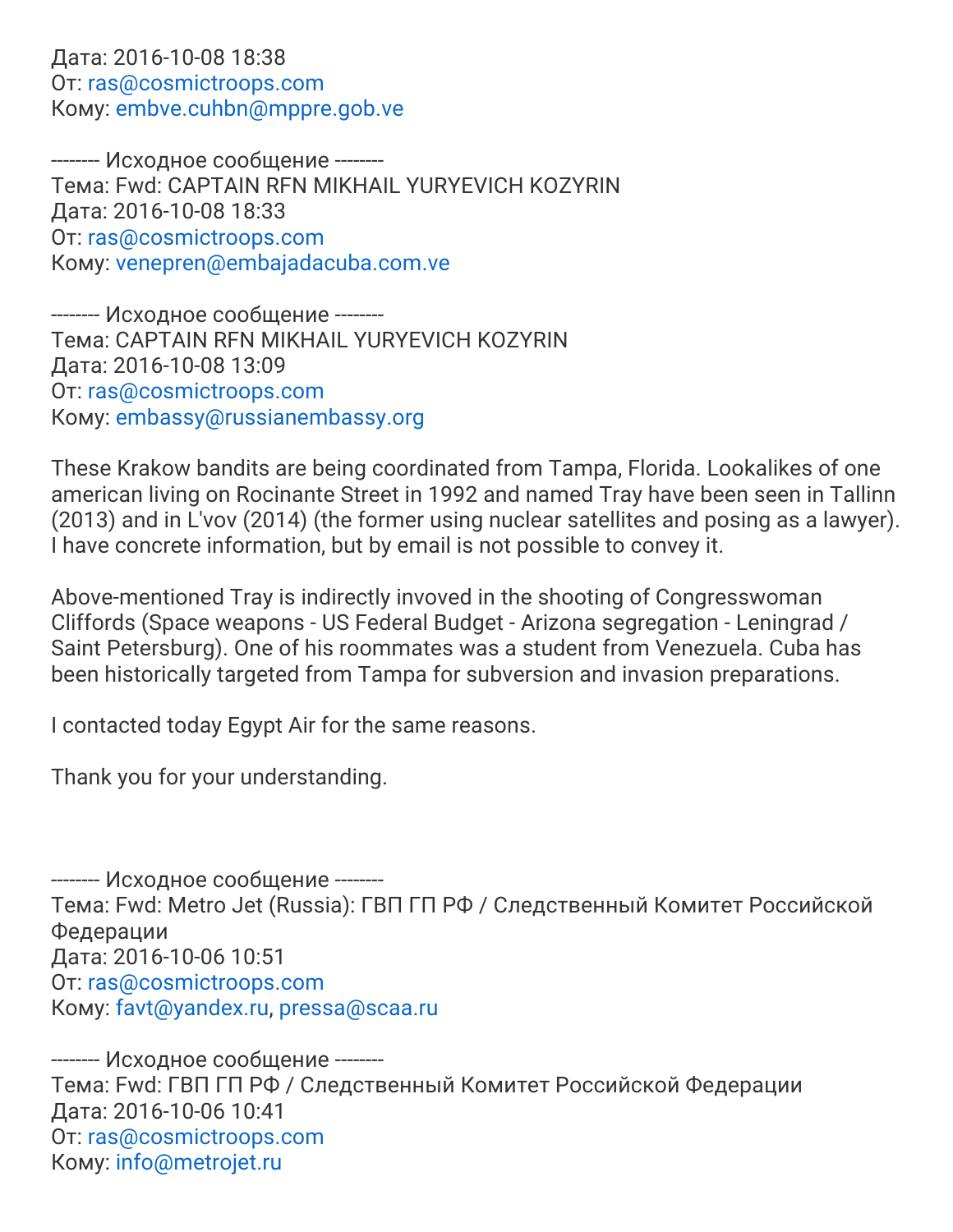During the night from October 5th - 6th, Jewish vandals connected with a Krakow business front run by Italians (Neapolitans) that has been used by the French military (photos available), passing next to my car (while i tried sleeping), scanning the brain/ laser-hitting body parts (torture); one of them opened its back door (having remotely tampered with the central lock system?, around 4:30 a.m.). French / U.S. military subversion coordinated with involvement from Tampa, Florida (the mafia/ camorra call itself U.S. counterespionage, hinting at Sicily). South African activists (extremeright CIA/ U.S. State Department customers) had walked by earlier, suggesting my meeting with a Colombian General at the embassy of Colombia in Moscow in October 2010, as i stood in the rain begging for money. Again uniformed Polish policemen took part.

Attached images: reference numbers of October 5th, 2016 denunciations through Russian Military Prosecutor's Office and Investigative Committee of the Russian Federation websites (international terrorism on Russian territory with numerous victims; see /latest.php pages).

The French Communist Party appears to be unreachable (emails blocked by the French military), for already several weeks. Attacks and sabotage in Krakow with the participation of French military personnel in plain clothes (and other "tourists") continue.

-------- Исходное сообщение -------- Тема: Сообщение ФСБ Дата: 2016-10-01 09:32 От: [ras@cosmictroops.com](mailto:ras@cosmictroops.com) Кому: [rusembpol@mid.ru](mailto:rusembpol@mid.ru)

-------- Исходное сообщение -------- Тема: Fwd: Выдвижение кандидата на пост посла США на Кубе Дата: 2016-10-01 09:24 От: [ras@cosmictroops.com](mailto:ras@cosmictroops.com) Кому: Fsb <[Fsb@fsb.ru](mailto:Fsb@fsb.ru)>

-------- Исходное сообщение -------- Тема: Fwd: Выдвижение кандидата на пост посла США на Кубе Дата: 2016-10-01 09:19 От: [ras@cosmictroops.com](mailto:ras@cosmictroops.com) Кому: [media@sberbank.ru](mailto:media@sberbank.ru)

I am financially choked by the CIA Jew mafia. The day the black man was killed by the white police, an american white boy that claimed being the owner of a Krakow translating agency, "happened to walk by, offer me to a drink, i refused, he gave me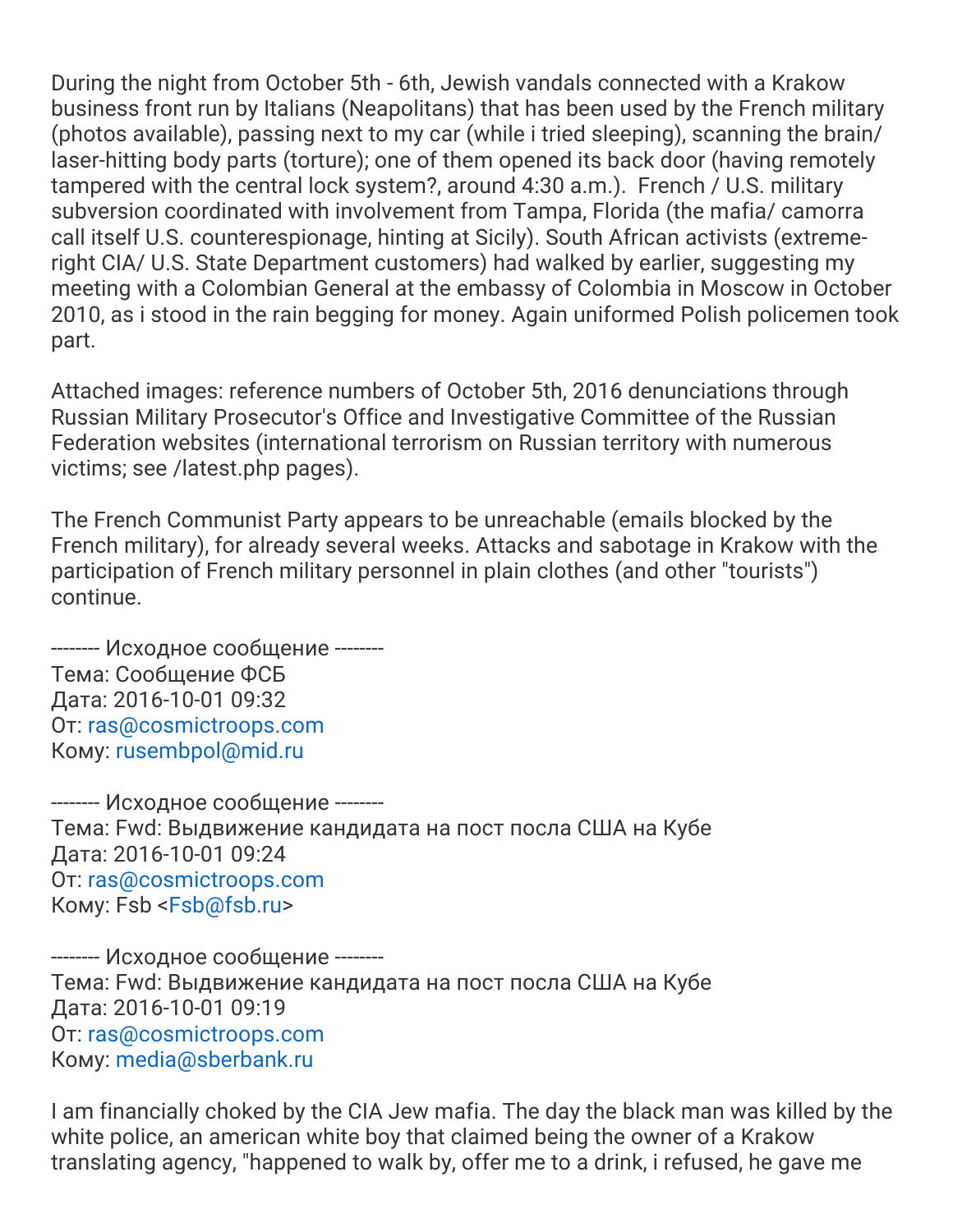twenty Pln". In such conditions, i hope you understand, it is impossible to stay in this city any longer.

U.S. diplomatic personnel in several countries, including Swizerland and Poland, are actively and continuously supporting in every possible way such South African garbage.

-------- Исходное сообщение -------- Тема: Fwd: Выдвижение кандидата на пост посла США на Кубе Дата: 2016-10-01 08:59 От: [ras@cosmictroops.com](mailto:ras@cosmictroops.com) Кому: [8upr@mil.ru](mailto:8upr@mil.ru)

-------- Исходное сообщение -------- Тема: Fwd: Выдвижение кандидата на пост посла США на Кубе Дата: 2016-10-01 08:56 От: [ras@cosmictroops.com](mailto:ras@cosmictroops.com) Кому: [dobro@novorossia.pro](mailto:dobro@novorossia.pro)

-------- Исходное сообщение -------- Тема: Выдвижение кандидата на пост посла США на Кубе Дата: 2016-10-01 08:55 От: [ras@cosmictroops.com](mailto:ras@cosmictroops.com) Кому: [info@clubnb.ru](mailto:info@clubnb.ru)

-------- Исходное сообщение -------- Тема: Fwd: Nomination of candidate to post of ambassador to Cuba Дата: 2016-10-01 08:51 От: [ras@cosmictroops.com](mailto:ras@cosmictroops.com) Кому: [ambasada.liban@gmail.com,](mailto:ambasada.liban@gmail.com) [budapest.pe@dfa.gov.ph](mailto:budapest.pe@dfa.gov.ph), [consular.ph@mail.datanet.hu,](mailto:consular.ph@mail.datanet.hu) [administration@embassyofindia.ro](mailto:administration@embassyofindia.ro), [indobuch@indonezia.ro](mailto:indobuch@indonezia.ro)

Last two images (see time signature):

IMG\_20160925\_064933: Since early morning, the French military (Jewish gangsters connected with Chicago and targeting Cuba, see time signature; others have been also caught on camera using (possibly) French military satellites to steal) filming car /streets and scanning brain / laser-hitting body parts. Ukrainian citizens again participating (Right Sector?). Photographed man involved in below-mentioned recent killing of black by white US police officer (since 2012 done systematically and with military (South African) support). At nighttime, male / female activists standing next to my car, making noises / comments to wake me up. I recommended officer of the US embassy in Brussels \*\*\*\* policemen / military vandals such as these ones, during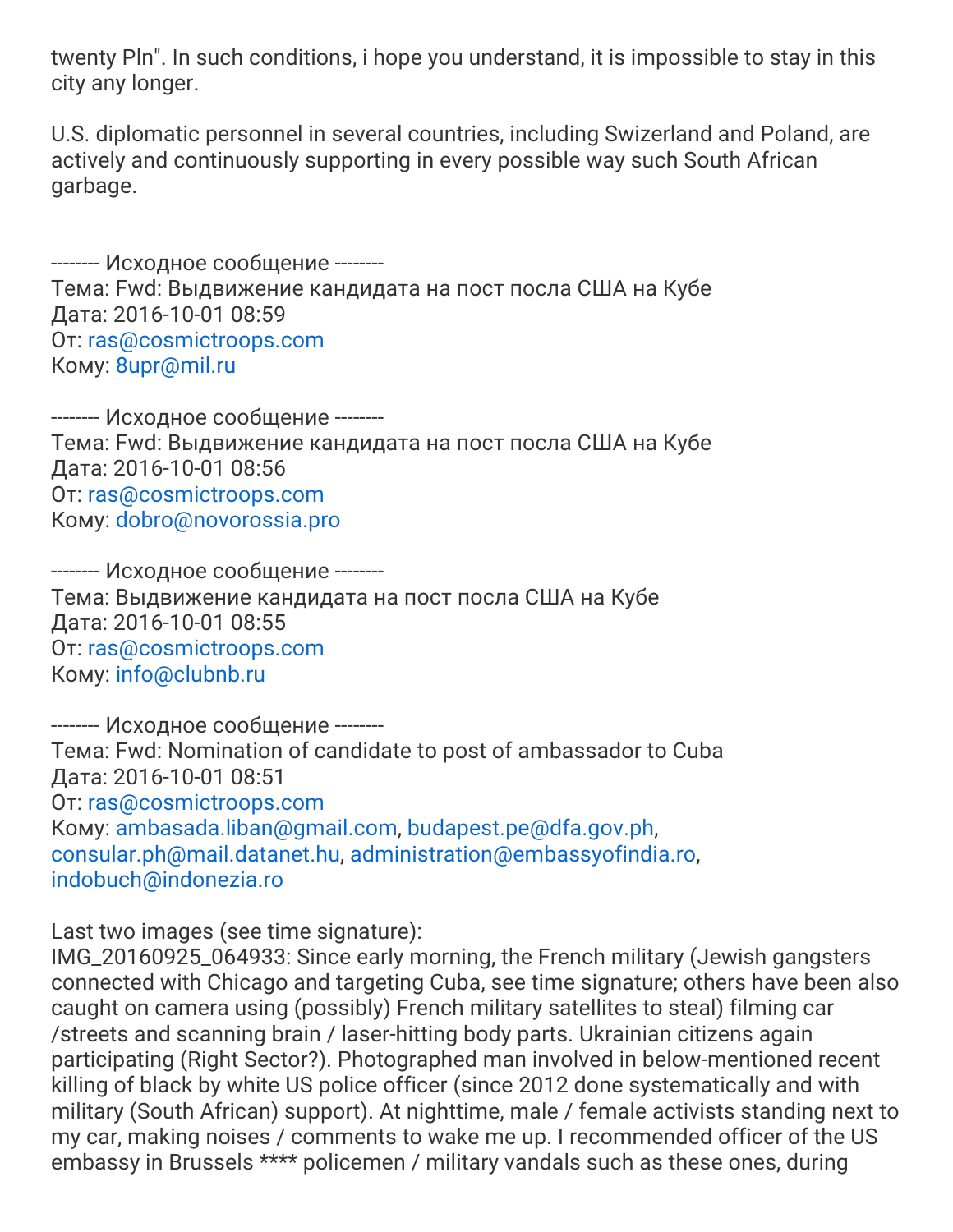phone subsequent conversation. Communications / equipment illegal tampering continues, even as i send this email; U.S. diplomatic personnel in Poland appear to be coordinating such thefts / subversion. In 2013, i photographed CIA agents at Warsaw's Chopin airport that were consciously taking part in these racist killings and segregation.

IMG\_20160925\_064946: military agent parking his car behind mine, harassing.

-------- Исходное сообщение -------- Тема: Fwd: Выдвижение кандидата на пост посла США на Кубе Дата: 2016-09-28 09:19 От: [ras@cosmictroops.com](mailto:ras@cosmictroops.com) Кому: [ambasada.bue@fibertel.com.ar](mailto:ambasada.bue@fibertel.com.ar), [embasaudita@fibertel.com.ar](mailto:embasaudita@fibertel.com.ar), [embajadaargelia@fibertel.com.ar,](mailto:embajadaargelia@fibertel.com.ar) [armenia@fibertel.com.ar](mailto:armenia@fibertel.com.ar)

Thefts and attacks by Polish military, with participation of French servicemen in plain clothes, continue (photos available, police station on Rue de Vaugirard, Paris implicated). Attack on humanitarian convoy - U.S. air strike on Syrian troops.

[www.biosatellites.com/latest.php](http://www.biosatellites.com/latest.php) [www.cosmictroops.com/latest.php](http://www.cosmictroops.com/latest.php) [www.artimeconsulting.com/latest.php](http://www.artimeconsulting.com/latest.php) [www.pedroso.pl/latesthttps.php](http://www.pedroso.pl/latesthttps.php)

-------- Исходное сообщение -------- Тема: Fwd: Manslaughter by US White Police, satellite-coordinated (again). Дата: 2016-09-24 09:30 От: [ras@cosmictroops.com](mailto:ras@cosmictroops.com) Кому:

Under police protection and with military participation (in plain clothes and through illegal equipment) White-Jew South African agents stealing, filming car/ streets/ public establishments and scanning brain - laser hitting body parts.

Attacks on head produce local bumps (danger of cancer?). For example, two police scumsters dashing awalnut against the sidewalk of a banking institution corner (attached images) - yesterday's assassination by white police of yet another black in the U.S. (Ukraine's Right Sector implicated, more photos available; multiple proofs of complicity of the so-called criminal brigade of the police (low-level "businessmen")).

The US embassy in Warsaw and its consulate in Krakow received above information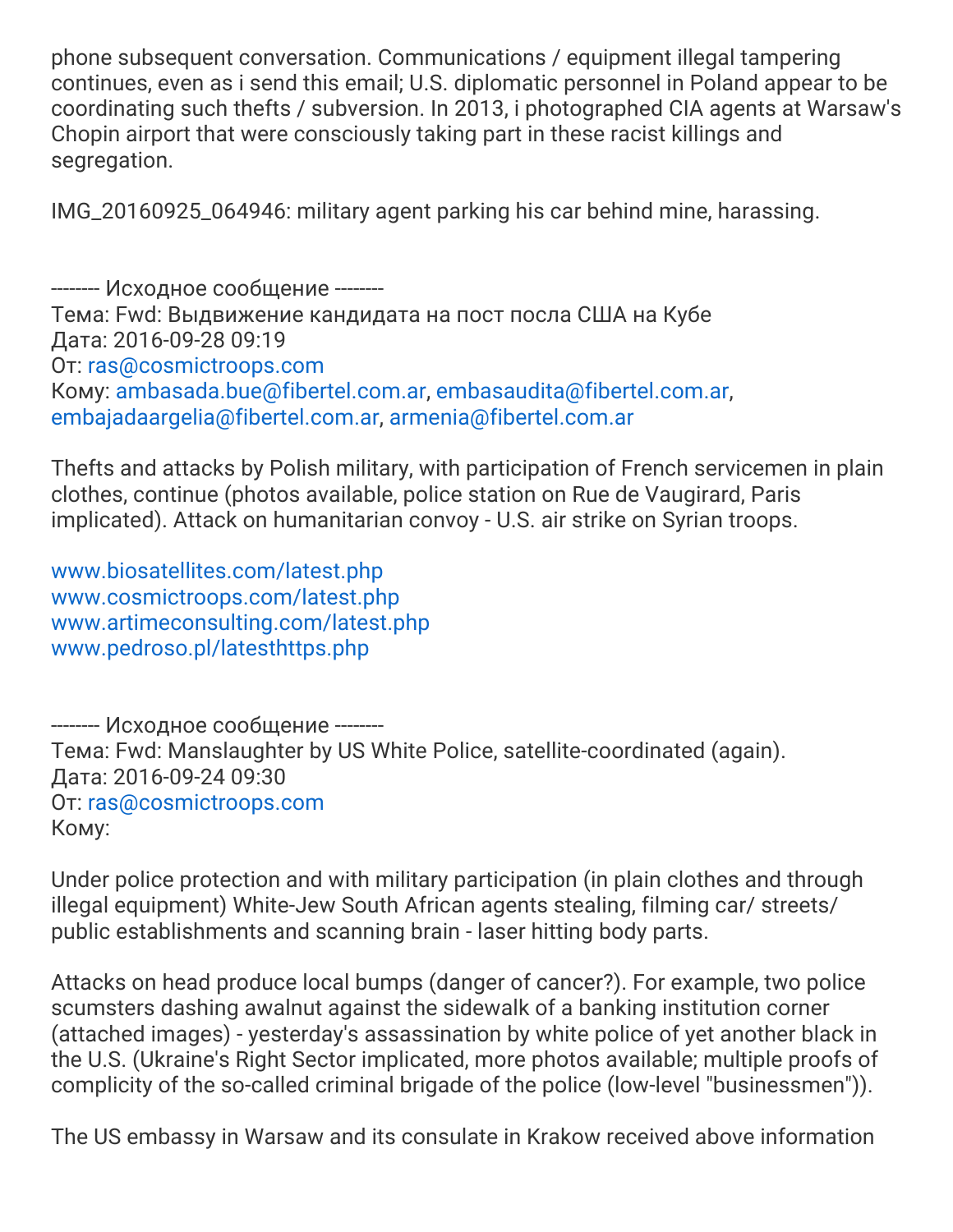today by email. French "tourists" satellite-coordinated from Paris in real-time regime continue taking part.



## [I](https://webmail.hosting.reg.ru/?_task=mail&_action=get&_mbox=Sent&_uid=131748&_token=1Ga3eP52kHXQejySPIu8YUR8mZINXvjM&_part=2)MG\_20160923\_110940.jpg47 КБ[Показать](https://webmail.hosting.reg.ru/?_task=mail&_action=get&_mbox=Sent&_uid=131748&_token=1Ga3eP52kHXQejySPIu8YUR8mZINXvjM&_part=2) [Загрузить](https://webmail.hosting.reg.ru/?_task=mail&_action=get&_mbox=Sent&_uid=131748&_token=1Ga3eP52kHXQejySPIu8YUR8mZINXvjM&_part=2&_download=1)



### IMG\_20160923\_110954.jpg28 КБ[Показать](https://webmail.hosting.reg.ru/?_task=mail&_action=get&_mbox=Sent&_uid=131748&_token=1Ga3eP52kHXQejySPIu8YUR8mZINXvjM&_part=3) [Загрузить](https://webmail.hosting.reg.ru/?_task=mail&_action=get&_mbox=Sent&_uid=131748&_token=1Ga3eP52kHXQejySPIu8YUR8mZINXvjM&_part=3&_download=1)



IMG\_20160923\_111005.jpg46 КБ[Показать](https://webmail.hosting.reg.ru/?_task=mail&_action=get&_mbox=Sent&_uid=131748&_token=1Ga3eP52kHXQejySPIu8YUR8mZINXvjM&_part=4) [Загрузить](https://webmail.hosting.reg.ru/?_task=mail&_action=get&_mbox=Sent&_uid=131748&_token=1Ga3eP52kHXQejySPIu8YUR8mZINXvjM&_part=4&_download=1)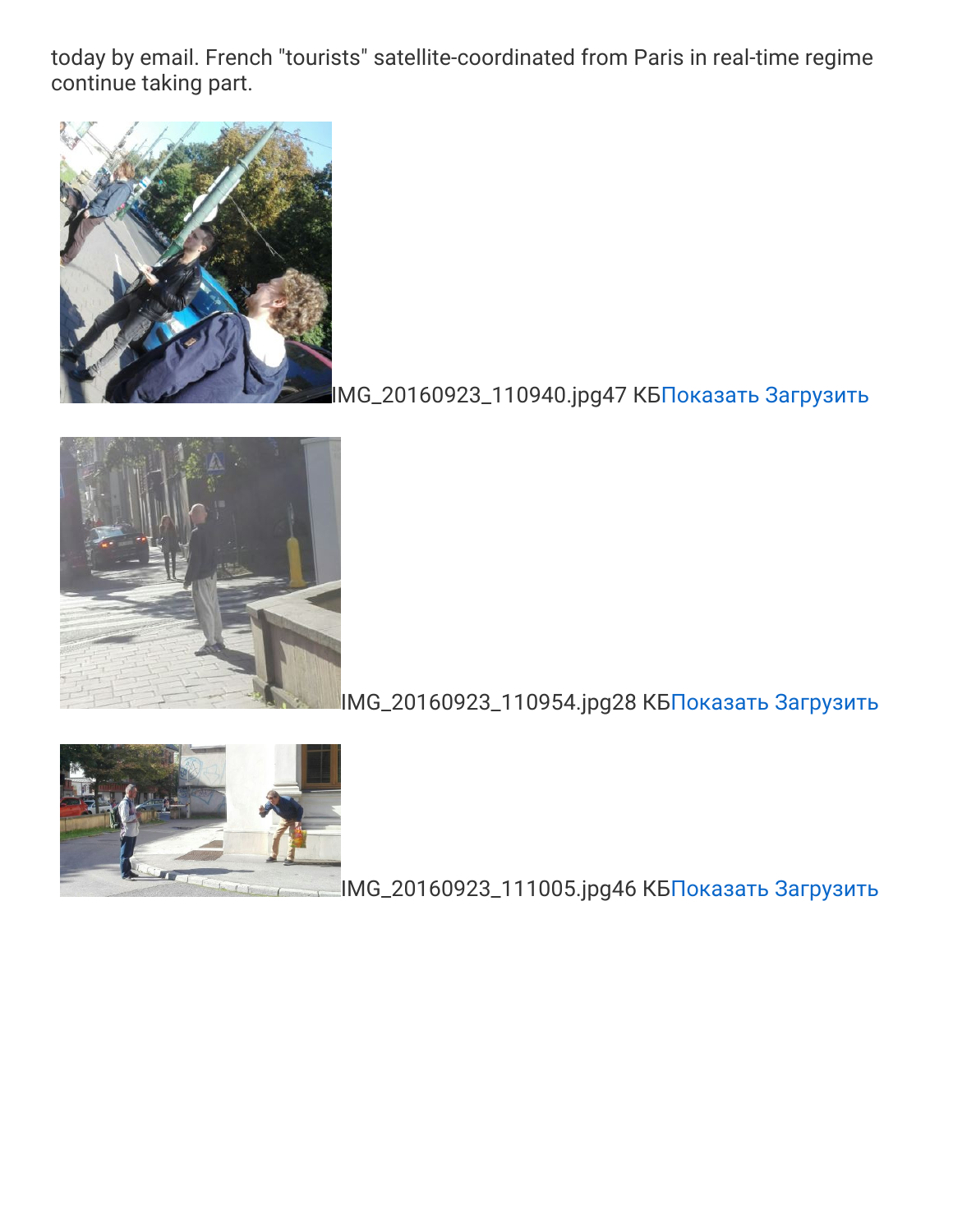

IMG\_20160925\_064946.jpg20 КБ[Показать](https://webmail.hosting.reg.ru/?_task=mail&_action=get&_mbox=Sent&_uid=131748&_token=1Ga3eP52kHXQejySPIu8YUR8mZINXvjM&_part=6) [Загрузить](https://webmail.hosting.reg.ru/?_task=mail&_action=get&_mbox=Sent&_uid=131748&_token=1Ga3eP52kHXQejySPIu8YUR8mZINXvjM&_part=6&_download=1)

ктная информация

равлено в органы военной прокуратуры.

грегистрационный номер - 53601.

| m.sledcom.ru<br>17                                        |  |
|-----------------------------------------------------------|--|
| RRE ΠΙΛΤΕ ΚΩΠ Γ ΚΛΡΤΙΛΗΚΙΛ (*)                            |  |
| ИНТЕРНЕТ-ПРИЕМНАЯ                                         |  |
| Обращение успешно отправлено! Номер<br>обращения - 453987 |  |

# IMG\_20161005\_225647.jpg83 КБ[Показать](https://webmail.hosting.reg.ru/?_task=mail&_action=get&_mbox=Sent&_uid=131748&_token=1Ga3eP52kHXQejySPIu8YUR8mZINXvjM&_part=7) [Загрузить](https://webmail.hosting.reg.ru/?_task=mail&_action=get&_mbox=Sent&_uid=131748&_token=1Ga3eP52kHXQejySPIu8YUR8mZINXvjM&_part=7&_download=1)

IMG\_20161005\_225635.jpg65 КБ[Показать](https://webmail.hosting.reg.ru/?_task=mail&_action=get&_mbox=Sent&_uid=131748&_token=1Ga3eP52kHXQejySPIu8YUR8mZINXvjM&_part=8) [Загрузить](https://webmail.hosting.reg.ru/?_task=mail&_action=get&_mbox=Sent&_uid=131748&_token=1Ga3eP52kHXQejySPIu8YUR8mZINXvjM&_part=8&_download=1)